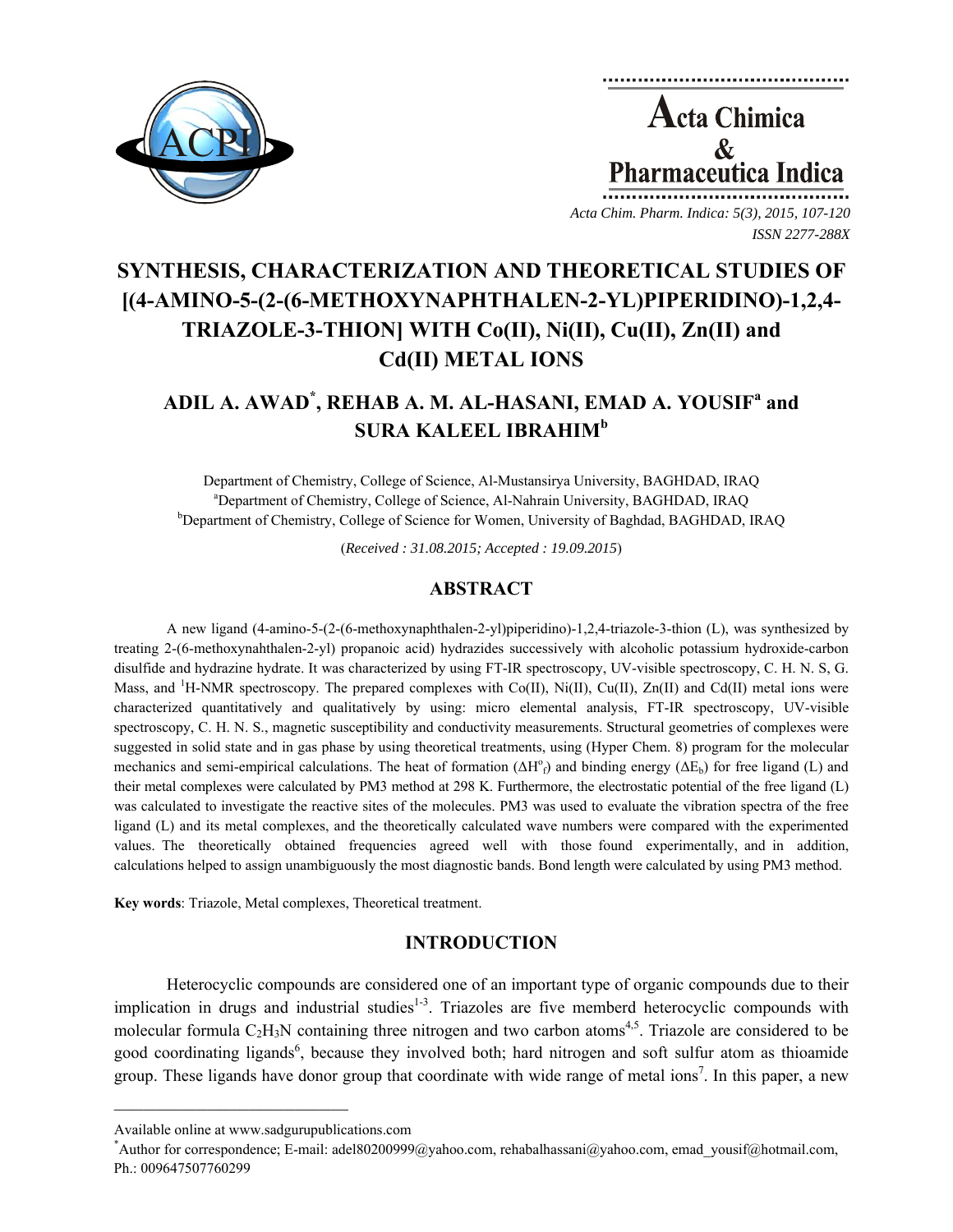thione-triazole was prepared and used as a ligand to prepare new metal complexes by reaction with metals Co (II), Ni(II), Zn(II), Cu(II) and Cd(II). Complexes with  $(4\text{-amino-5-(2-(6 methoxynaphthalen-2-1)}$ yl)piperidino)-1,2,4-triazole-3-thion are described with theoretical study in the gas phase by using semiempirical method in order to show the most stable conformation and to the results were compared with the experimental data. The study aims to calculate the heat of formation and binding energy for all the probable geometries and to find the most active sites of the ligand (**L**) by using the electrostatic potential calculations.

#### **EXPERIMENTAL**

#### **Materials**

All chemicals were of highest purity and used as received. Melting points were recorded on a Gallenkamp MF B600 010F melting point apparatus. Elemental analyses (C.H.N.S) were obtained using EA-034.mth. for ligand and their metal complexes. Metal contents of complexes were estimated spectrophotometrically using Flame atomic absorption Shimadzu-670 AA Spectrophotometer. Infrared spectra were recorded using FT-IR-8300 Shimadzu in the range of 4000-400 cm<sup>-1</sup>. Magnetic susceptibilities of samples in the solid state were measured by using a Bruker BM6 magnetic balance. The molar conductivity was measured by using Electrolytic Conductivity Measuring set Model MC-1-Mark V by using platinum electrode (EDC 304) with cell constant  $(1 \text{ cm}^{-1})$ , concentration  $(10^{-3} \text{ M})$  in dimethylformmide as a solvent at room temperature. Electronic spectra were obtained using UV-1650PC-Shimadzu spectrophotometer at room temperature. The measurement were made using a concentration  $(10^{-3} M)$  of the (L) ligand and their metal complexes in dimethylformmide as a solvent.

# **Synthesis of ligand**<sup>8-10</sup>

## **Preparation of (2-(6-methoxynaphthalen-2-yl) propanoate) (A1)**

Sulphuric acid (8 mL) was added dropwise with continuous stirring to a solution of carboxylic acid (2-(6-methoxynahthalen-2-yl) propanoic acid) (0.1 mol) in 200 mL ethanol. The mixture was heated under reflux for 10 hrs. On cooling, the mixture was poured on to crushed ice, the precipitated crystalline solid was filtered, washed with water, followed by 10% sodium hydrogen carbonate solution and finally with water. Then the crude product was recrystallized from ethanol to give 84% yield of compound  $(A<sub>1</sub>)$ , off white crystal with melting point  $(103-105)$ °C.

## **Preparation of (2-(6-methoxynaphthalen-2-yl)propanohydrazide (A2)**

Ester  $(A_1)$  (0.1 mol) was dissolved in absolute ethanol (50 mL). To the above solution, hydrazine hydrate 80% (0.1 mol was added). The resulting reaction mixture was refluxed on a steam bath for 10-12 hrs. On cooling, cold water (150 mL) was added to the mixture and the separated white crystalline solid was filtered, washed with cold water, dried and crystallized from ethanol, to give 82% yield of white colored compound  $(A_2)$ , with melting point  $(135-137)$ <sup>o</sup>C.

## **Preparation of ((2-(6-methoxynaphthalen-2-yl) propanoyl) hydrazine carbodithioate (A3)**

Compounds  $(A_2)$  (0.05 mol) was treated with a solution of potassium hydroxide (0.0643 mol) in ethanol (70 mL) at 0°C with stirring. Then (7 mL) of carbon disulfide was added dropwise and the reaction mixture was stirred overnight at room temperature. The solid product  $(A_3)$  was filtered, washed with cold methanol and dried.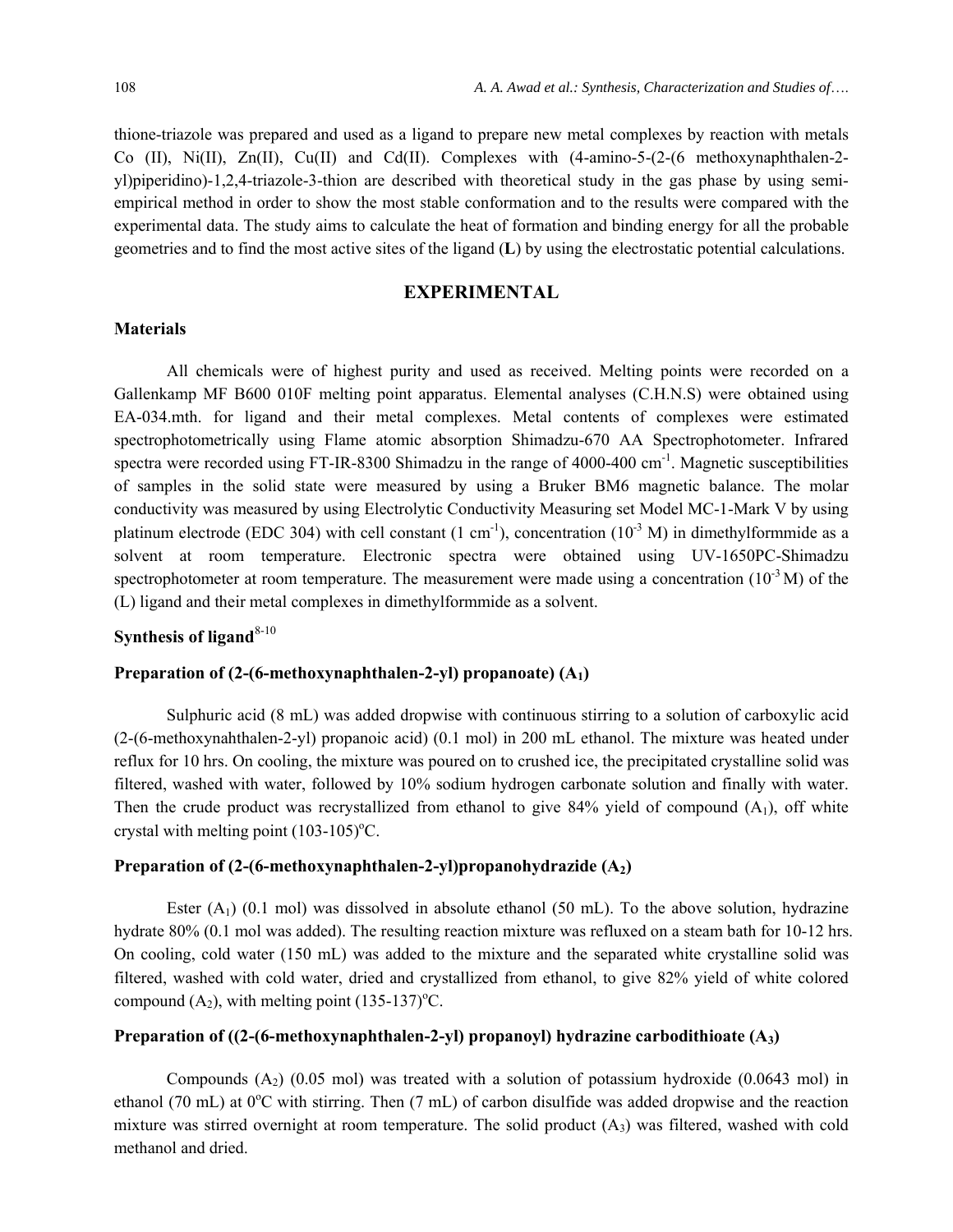## **Preparation of ligand (4-amino-5-(2-(6-methoxynaphthalen-2yl)piperidino)-1,2,4-triazole-3 thione (L)**

A mixture of compound  $(A_3)$  (0.05 mol) and 80% hydrazine hydrate (10 mL) was heated under reflux till the evolution of hydrogen sulphide completely ceases (about 6 hrs). On cooling, water (200 mL) was added and the mixture was neutralized with 10% hydrochloric acid and allowed to stand for three hrs. The separated crude product was filtered, washed with water, dried and crystallized from ethanol, to give 80% yield of compound  $(L)$ , which was a white powder with melting point  $(210-212)$ <sup>o</sup>C.



**Scheme 1: Synthesis of Ligand (L)** 

## **Preparation of metal complexes of**  $(L)$  $(G_1 - G_5)$

The salts of  $[CoCH_3COO)_2.4H_2O$ ,  $Ni(CH_3COO)_2.4H_2O$ ,  $Cu(CH_3COO)_2.4H_2O$ ,  $Zn(CH_3COO)_2.2H_2O$ and  $Cd(CH_3COO)_2.2H_2O$  were dissolved separately in ethanol and added to an ethanolic solution of L in (1:2) (metal : ligand) mole ratio with stirring. The mixture was heated under reflux for 4 hrs. During this period, the precipitation was completed. The product was then collected by filtration, washed with ethanol and dried under vacuum for 2 hrs.

#### **C-Programs used in theoretical calculations**

Hyperchem-8 is a sophisticated molecular modeler, editor and powerful computational package, that is known for its' quality, flexibility and ease of use  $11,12$ . It can plot orbital wave functions resulting from semi-empirical quantum mechanical calculations, as well as the electrostatic potential, the total charge density or the total spin density can also be determined during semi-empirical calculation. This information is useful in determining reactivity and correlating calculated results with experimental data.

#### **Computational methods**

- (a) Semi-empirical quantum mechanical
- (b) Molecular mechanics
- (c) Mopac 2000

## **Types of calculations**

The types $13,14$  of prediction possible of molecules are: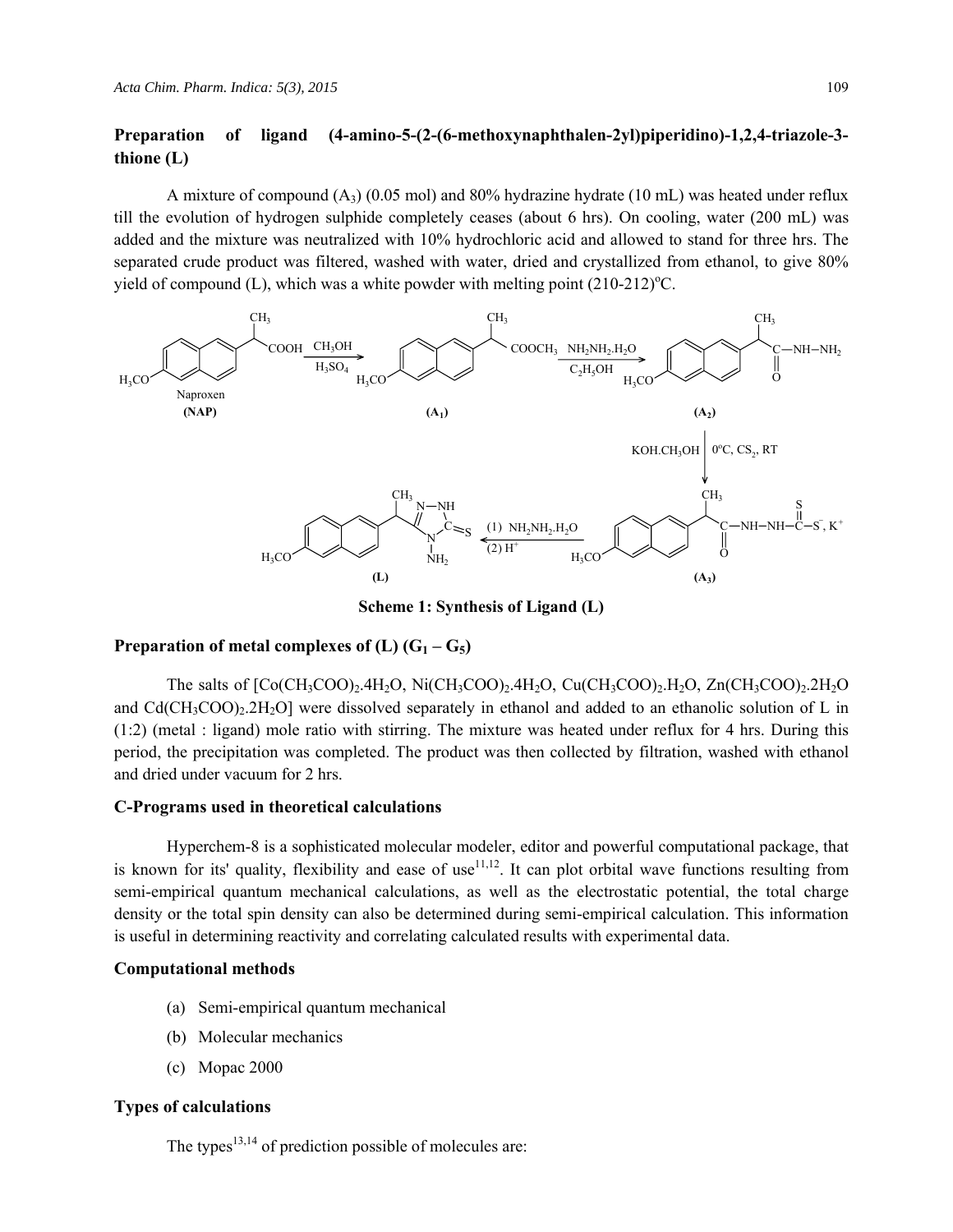- (a) Geometry optimization calculations employ energy minimization algorithms to locate stable structures.
- (b) Bond distances
- (c) Molecular dynamics, which provide the thermodynamic calculations and dynamic behavior of molecules
- (d) Plot the electrostatic potential field (HOMO and LUMO).
- (e) Vibrational spectrum (I.R and Raman spectra).

## **RESULTS AND DISCUSSION**

#### **Elemental analysis**

The interaction of ligand (L) with the metal ions study in ethanol gave a crystalline product with different colors depending on the metal ions. All complexes were readily soluble in CHCl<sub>3</sub>, DMF and DMSO and were found to be stable towards air and moisture, but they were decomposed before melting. The physical analytical data of (L) and it's metal complexes  $(G_1-G_5)$  are given in Table 1. Results obtained from elemental analysis (C. H. N. S) and flame atomic absorption are in a satisfactory agreement with the calculated values. The suggested molecular formula also supported by spectral (FT-IR) and (Uv-Vis) analysis, magnetic susceptibility and conductivity measurements.

| Comp.   |                | <b>Melting</b> | Yield         | Elemental analysis found/Calc. |              |                |                |                |                                                |
|---------|----------------|----------------|---------------|--------------------------------|--------------|----------------|----------------|----------------|------------------------------------------------|
| No.     | Color          | point          | $\frac{0}{0}$ | $C\%$                          | H%           | $N\%$          | S%             | $M\%$          | Suggested formula                              |
| L       | white          | 210-212        | 75            | 60.00<br>60.24                 | 5.33<br>6.12 | 18.67<br>19.15 | 10.67<br>11.54 |                | $(C_{15}H_{16}N_4SO)$                          |
| $[G_1]$ | Dark<br>brown  | 240d           | 88            | 52.52<br>53.14                 | 4.89<br>5.23 | 14.42<br>15.18 | 8.24<br>9.0    | 7.58<br>7.43   | $[Co(C_{30}H_{32}N_8S_2O_2)]$<br>$(CH_3COO)_2$ |
| $[G_2]$ | Light<br>green | 255d           | 80            | 52.53<br>52.97                 | 4.89<br>5.16 | 14.42<br>15.02 | 8.24<br>8.85   | 7.56<br>7.21   | $[Ni(C_{30}H_{32}N_8S_2O_2)]$<br>$(CH_3COO)_2$ |
| $[G_3]$ | Dark<br>green  | 280d           | 86            | 52 21<br>53.11                 | 4.86<br>4.99 | 14.33<br>14.86 | 8.19<br>9.11   | 8.13<br>8.32   | $[Cu(C_{30}H_{32}N_8S_2O_2)]$<br>$(CH_3COO)_2$ |
| $[G_4]$ | Off<br>white   | 198d           | 92            | 52.08<br>52.69                 | 4.85<br>5.14 | 14.29<br>14.63 | 8.17<br>9.11   | 8.35<br>8.42   | $[Zn(C_{30}H_{32}N_8S_2O_2)]$<br>$(CH_3COO)_2$ |
| $[G_5]$ | Off<br>white   | 210d           | 88            | 49.16<br>50.02                 | 4.58<br>4.94 | 13.49<br>13.81 | 7.71<br>8.12   | 13.54<br>13.04 | $[Cd(C_{30}H_{32}N_8S_2O_2)]$<br>$(CH_3COO)_2$ |

**Table 1: Physical data of ligand (L) and its metal complexes (G1-G5)** 

#### **Proton nuclear magnetic resonance spectrum of L**

 The nuclear magnetic resonance spectrum of the newly synthesized ligand gave a satisfactory spectral data and the molecular structure was assigned on the basis of <sup>1</sup>H NMR chemical shifts. The spectrum was determined in  $d_6$ , DMSO solution as an internal reference. According to the results obtained from the chemical shifts in spectrum, the molecular structure of the ligand can be illustrated<sup>19,20</sup>,  $\delta H_{(1)}$  = 1.567 ppm (3H, d, CH<sub>3</sub>),  $\delta$ H<sub>(2)</sub> = 3.86 ppm (1H, q, CH),  $\delta$ H<sub>(3)</sub> = 3.87 ppm (3H, s, OCH<sub>3</sub>),  $\delta$  H<sub>(4)</sub> = 5.3 ppm  $(2H, s, NH<sub>2</sub>), \delta Ph = 7.07-7.67$  ppm (6H) Fig. 1.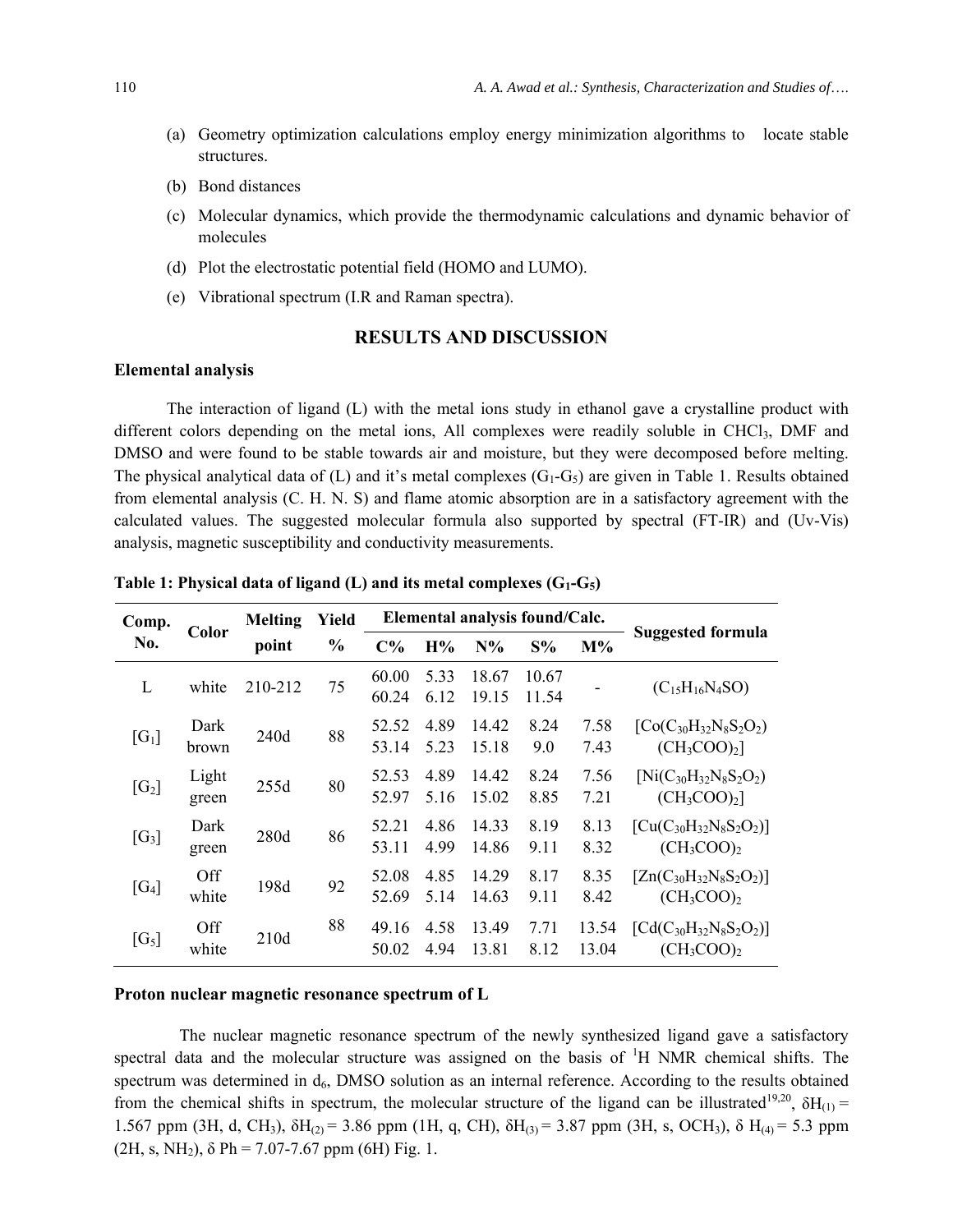

Fig. 1: The <sup>1</sup>H-NMR spectral of L

# **Infrared spectroscopic study**15-18

The spectra of L and its complexes with their respective assignments are shown in Table 2. L exhibited the diagnosis  $v(C=S)$  at 1041, (vas NH<sub>2</sub> and vs NH<sub>2</sub>) at 3265 and 3211, (δ NH) at 3441, (δ NH) at 1595, cm<sup>-1</sup>. In all complexes  $[G_1--G_5]$ , the ligand (L), the characteristic stretching vibration modes concerning (L) and its metal complexes are described in Table 4. L exhibited bands, at 3439, 3209, 3269, 1643 and 1041, cm<sup>-1</sup>. These can be assigned to  $v(NH)$ , ( $vSNH_2$  and vas  $NH_2$ ), and  $vC=N$ ,  $vC=S$ , respectively. Ligand behaves as bidentate coordinating with metal through sulfur of thiocarbonyl and nitrogen of amino group, and therefore, the bands due to  $v(C=S)$ , (vs and vas of NH<sub>2</sub>) bands were shifted to lower frequency (Table 2), as well as a new bands for complexes  $(G_1-G_2)$  in the region 1521, 1537 cm<sup>-1</sup>, which may be assigned to the asymmetric vibration of coordinated carboxylate groups (νas COO<sup>−</sup> ) and the bands in the region 1302-1305 cm-1 may be attributed to the symmetric vibration of carboxylate group (**ν**s COO<sup>−</sup> ). The large differences between the frequencies of  $[vas(COO^-)]$  and  $[vs(COO^-)]$ ,  $[Δv > 200 \text{ cm}^{-1}]$  in  $(G_1 \text{ and } G_2)$ complexes are indicative of the involvement of the coordination of the carboxylate groups to the metal ion in a monodentate fashion. On Comparison with  $(G_1)$  and  $(G_2)$  complexes, the newly synthesized copper, zinc and cadmium complexes  $(G_3, G_4 \text{ and } G_5]$  show appearance of new bands in the region 1655-1665 cm<sup>-1</sup>, which may be assigned to the vibration of uncoordinated carboxylate group. Other low intensity bands observed in the region 445-460, 518-520 and 523-544 cm<sup>-1</sup> are attributed to  $v(M-S)$  and  $v(M-N)$ , respectively in the all complexes except  $(G_1 \text{ and } G_2)$  and  $v(M-O)$  in the case of  $(G_1 \text{ and } G_2)$  complexes modes, respectively.



**Fig. 2: IR spectra of ligand**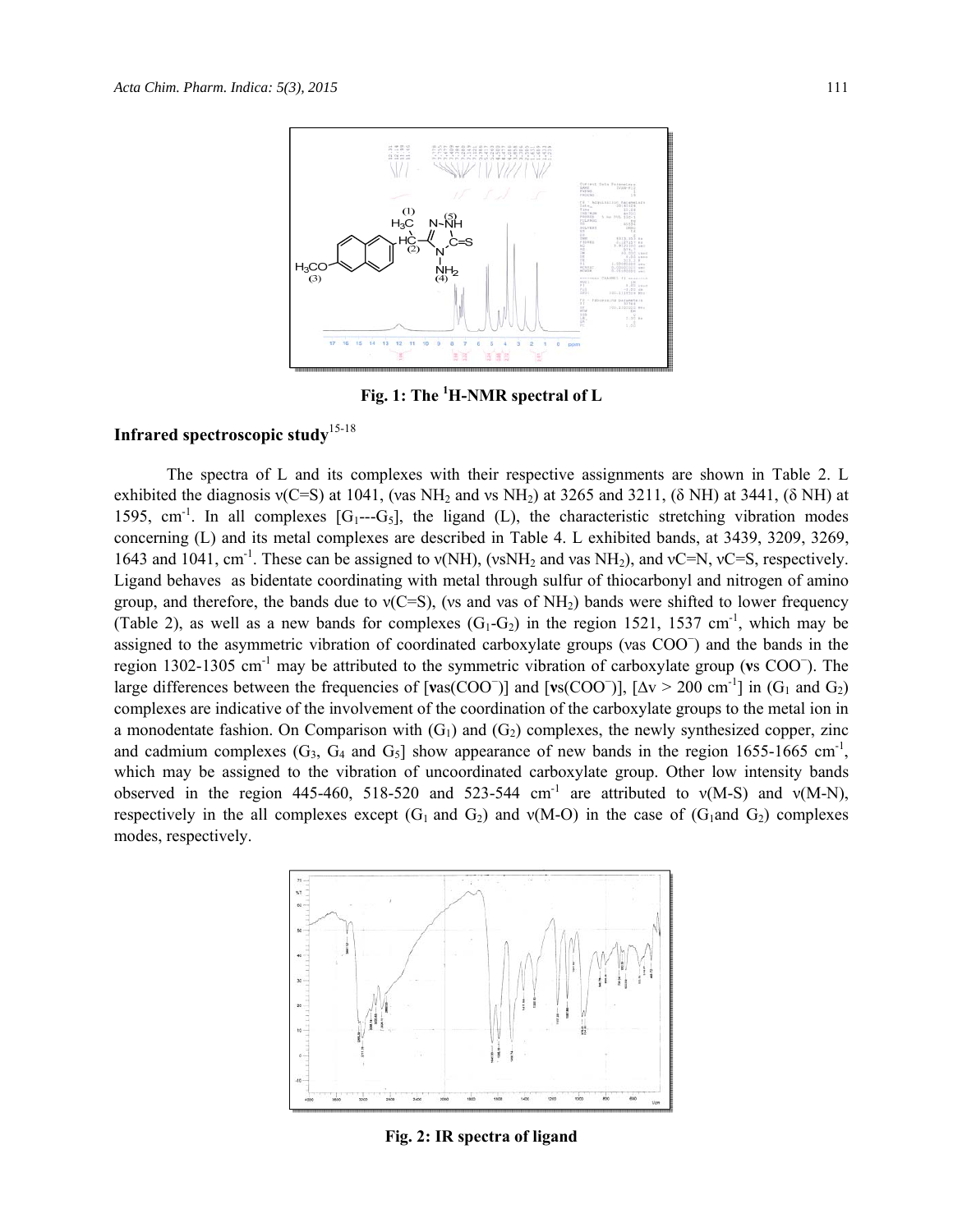| Comp.<br>No.      | $v_{C=S}$ | $v_{C=N}$ | $v_{NH_2}(as, s)$ | <b>VNH</b> | $v_{M-N}$ | $v_{\rm M-O}$            | $v_{M-S}$ | $\upsilon_{\rm{COO}}$<br>asysym | $v_{COO}$<br>uncoord |
|-------------------|-----------|-----------|-------------------|------------|-----------|--------------------------|-----------|---------------------------------|----------------------|
| L                 | 1041      | 1645      | 32653211          | 3441       |           |                          |           |                                 |                      |
| $(G_1)$           | 1022      | 1642      | 32503233          | 3439       | 532       | 535                      | 450       | 1510                            |                      |
|                   |           |           |                   |            |           |                          |           | 1302                            |                      |
| (G <sub>2</sub> ) | 1030      | 1645      | 32593192          | 3442       | 529       | 544                      | 445       | 1511                            |                      |
|                   |           |           |                   |            |           |                          |           | 1304                            |                      |
| $(G_3)$           | 1020      | 1644      | 32523100          | 3441       | 528       | $\overline{a}$           | 458       |                                 | 1668                 |
| $(G_4)$           | 1029      | 1641      | 32523198          | 3441       | 531       | $\overline{\phantom{a}}$ | 454       |                                 | 1666                 |
| (G <sub>5</sub> ) | 1030      | 1641      | 32593200          | 3442       | 530       | $\overline{a}$           | 452       |                                 | 1668                 |

Table 2: The most diagnostic FT-IR bands of L and its metal complexes  $(G_1-G_5)$ 

# **Electronic spectra**19-21**, magnetic moment and conductance**

The electronic spectra of the metal complexes were recorded in chloroform in the range of 200- 1100 nm.

**G1**: The measured magnetic moment was (4.0 B.M), which this shows that the cobalt ion in, its bluish brown complex is typical of  $d^7$  system with three unpaired electrons indicating a quartet state and suggest high spin octahedral geometry. The electronic spectrum of the brown  $(G_1)$  complex in chloroform exhibited two bands at 15174 and 19157 cm<sup>-1</sup>, assignable to  ${}^4T_1g \rightarrow {}^4A_2g_{(F)}$  and  ${}^4T_1g \rightarrow {}^4T_1g_{(P)}$  transitions, respectively for an octahedral geometry of Co(II). The value of various ligand filed parameters (B<sup>-</sup>, **ν**<sub>1</sub>, Dq, β and 10 Dq) have been calculated using Tanabe-Sugano diagram for  $d^7$  system and found to be 583.6, 6886.5, 933.76, 0.601 and 9337.6, respectively. The molar conductivity measurement in DMF showed that the complex was non electrolyte (Table 3).

 $G_2$ : The light green complex  $(G_2)$  in chloroform exhibited bands at 12738, 14705, 26315 and 33112 cm<sup>-1</sup>, which are assigned to  ${}^{3}A_{2}g \rightarrow {}^{3}T_{2}g_{(F)}$ ,  ${}^{3}A_{2}g \rightarrow {}^{3}T_{1}g_{(F)}$ ,  ${}^{3}A_{2}g \rightarrow {}^{3}T_{1}g_{(P)}$  and (L)  $\rightarrow$  Ni(II) transition, respectively. Data in Table 3 indicates octahedral geometry of Ni(II). The absence of any band below 10.000  $cm<sup>-1</sup>$  eliminates the possibility of tetrahedral environment in this complex. The different ligand field parameters (B<sup>-</sup>,  $v_1$ , Dq and  $\beta$ ) have been calculated using Tanabe-Sugano diagram for  $d^8$  system and found to be 490, 10976, 1097.6 and 0.43, respectively. The β value is found to be less than 1.0, indicating that the (Ni-L) bond is covalent. Magnetic moment of solid complex showed a higher orbital contribution. Conductivity measurement in DMF showed that the complex was non-ionic (Table 3).

**G3**: The measured magnetic moment was 1.92 B.M. This show the Cu(II) ion it's dark green complex is typical of  $d^9$  system. Electronic spectrum in chloroform shows one broad band at 14084 cm<sup>-1</sup>, which corresponds to  ${}^{2}B_{1g} \rightarrow {}^{2}A_{1g}$  transition, and a shoulder at 25773 cm<sup>-1</sup>, which is assigned to  ${}^{2}B_{1g} \rightarrow$  ${}^{2}B_{2}g + {}^{2}Eg$  transition. The position of these bands is in a good agreement with that reported for highly distorted octahedral geometry. Conductivity measurement in DMF showed that the complex was highly ionic (Table 3).

The two complexes  $(G_4)$  and  $(G_5)$  were colorless in chloroform solution, so that no  $(d-d)$  transition can be expected in the visible region, as well as were diamagnetic as expected for  $d^{10}$  ions. The conductivity measurements indicate ionic behavior of the complexes (Table 3).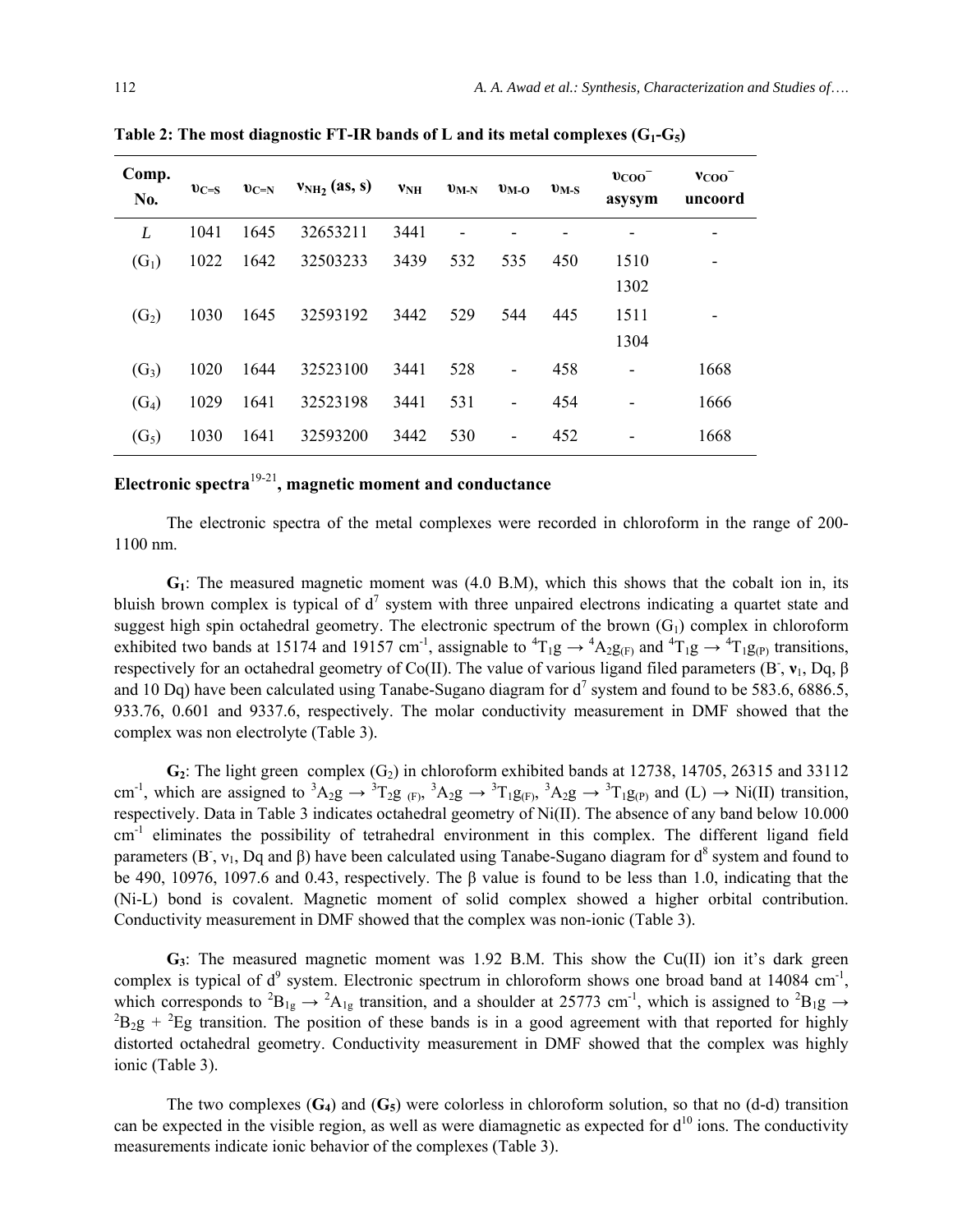| Symb.             | <b>Maximum absorption</b><br>$v_{\text{max}}$ (cm <sup>-1</sup> ) | <b>Band assignment</b>                             | 10 <sub>Dq</sub> | Molar cond.<br>$S.cm2.mol-1$                | µeff.<br><b>B. M.</b> | <b>Suggested</b><br>geometry |  |
|-------------------|-------------------------------------------------------------------|----------------------------------------------------|------------------|---------------------------------------------|-----------------------|------------------------------|--|
|                   | 6886.5 (Cal.)                                                     | ${}^{4}T_{1}g \rightarrow {}^{4}T_{2}g_{(F)}$      |                  | 11.65<br>16.09<br>169.22<br>165.86<br>167.9 | 4.03                  |                              |  |
| $(G_1)$           | 15174                                                             | ${}^{4}T_{1}g \rightarrow {}^{4}A_{2}g_{(F)}$      | 9337.6           |                                             |                       | Oh                           |  |
|                   | 19157                                                             | ${}^{4}T_{1}g \rightarrow {}^{4}T_{1}g_{(P)}$      |                  |                                             |                       |                              |  |
|                   | 10976, 12738 (Cal.)                                               | ${}^3A_2g \rightarrow {}^3T_2g_{(F)}$              |                  |                                             |                       |                              |  |
|                   | 14705                                                             | ${}^3A_2g \rightarrow {}^3T_1g_{(F)}$              | 10976            |                                             | 3.02                  | Oh                           |  |
| (G <sub>2</sub> ) | 26315                                                             | ${}^{3}A_{2}g \rightarrow {}^{3}T_{1}g_{(P)}$      |                  |                                             |                       |                              |  |
|                   | 33112                                                             | C.T                                                |                  |                                             |                       |                              |  |
|                   | 13850                                                             | ${}^{2}B_{1}g \rightarrow {}^{2}A_{1}g$            |                  |                                             |                       |                              |  |
| $(G_3)$           | 25641                                                             | ${}^{2}B_{1}g \rightarrow {}^{2}B_{2}g + {}^{2}Eg$ |                  |                                             | 1.91                  | sp                           |  |
|                   | 30959                                                             |                                                    |                  |                                             |                       |                              |  |
| $(G_4)$           | 38169                                                             | <b>ILCT</b>                                        |                  |                                             | 0.0                   | Th                           |  |
|                   | 47169                                                             |                                                    |                  |                                             |                       |                              |  |
|                   | 32573                                                             |                                                    |                  |                                             |                       |                              |  |
| (G <sub>5</sub> ) | <b>ILCT</b><br>37037                                              |                                                    |                  |                                             | 0.0                   | Th                           |  |
|                   | 43859                                                             |                                                    |                  |                                             |                       |                              |  |

**Table 3: Electronic spectra (CHCl3), magnetic moment (B.M) and conductance in (DMF) for ligand and complexes**

## **Theoretical studies of ligand (L) and its metal complexes**

## **Electrostatic potentials**

The electrostatic potential (E.P.) describes the interaction of energy of the molecular system with a positive point charge. E.P. is useful for finding sites of reaction in a molecule; positively charged species tend to attack a molecule, where the electrostatic potential is strongly negative (electrophonic attack) $^{11,23}$ . The E.P of the free ligands (L) were calculated and plotted as 3D and 2D contour to investigate the reactive sites of the molecules (Fig. 3).



**HOMO and LUMO in 3D for L HOMO and LUMO in 2D for L**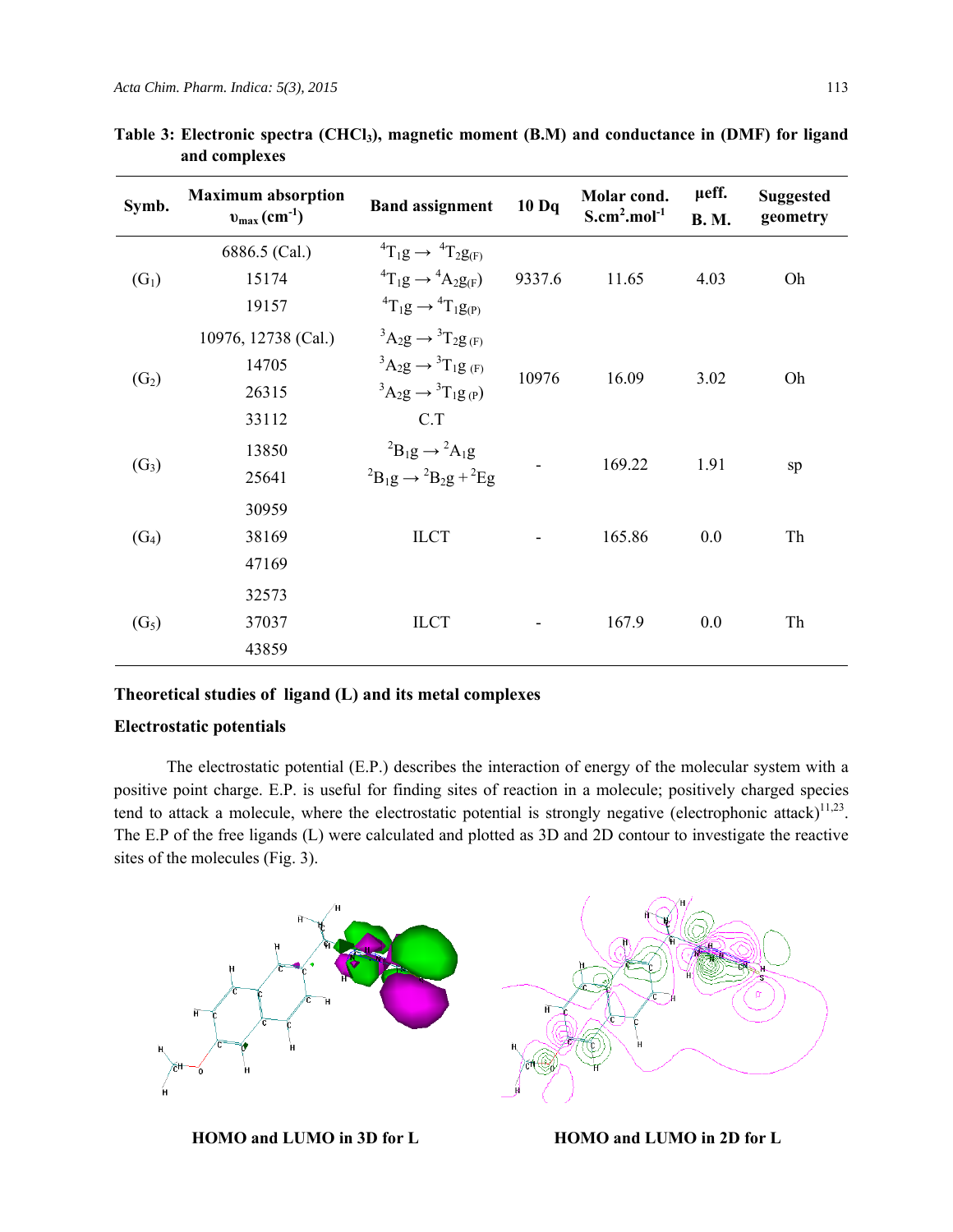

#### **Fig. 3: Electrostatic potential (HOMO and LUMO) as 3D and 2D contours for L**

The results of calculations show that the LUMO of transition metal ions prefer to react with the HOMO of sulfur and nitrogen atoms of free ligand (L).

### **Optimized energies**

 The conformations of the free ligand and its complexes obtained from the semi-empirical and molecular mechanics for calculations were fully reoptimized to estimate the heat of formation (∆Hfº) and binding energy (∆Eb) by using the (PM3) method for free ligands (L) and its metal complexes (Table 4).

| Comp.             | PM <sub>3</sub>          |              |  |  |  |
|-------------------|--------------------------|--------------|--|--|--|
|                   | $\Delta H^{\circ}{}_{f}$ | $\Delta E_h$ |  |  |  |
| L                 | 355.132                  | $-16260.116$ |  |  |  |
| $(G_1)$           | $-1569.29$               | -40387.661   |  |  |  |
| (G <sub>2</sub> ) | $-943.14$                | $-39763.169$ |  |  |  |
| $(G_3)$           | 270.91                   | $-33551.438$ |  |  |  |
| (G <sub>4</sub> ) | 476.85                   | -32883.934   |  |  |  |
| (G <sub>5</sub> ) | 707.68                   | $-32634.505$ |  |  |  |

**Table 4: Conformation energetic (in KJ.mol-1) for ligand and its metal complexes** 

## **Optimized vibrational spectra for ligand (L) and its metal complexes**

The vibrational spectra of the free ligand (L) and its metal complexes have been calculated (Tables 5, Figs. 4). The theoretically calculated wave numbers for this ligand showed some deviations from the experimental values. These deviations are generally acceptable in the theoretical calculations<sup>24-26</sup>. The most diagnostic calculated vibrational frequencies were chosen for the assignment of ligand (L) and its metal complexes, (Table 5) and their respective experimental vibrational modes (Table 5, Figs. 4).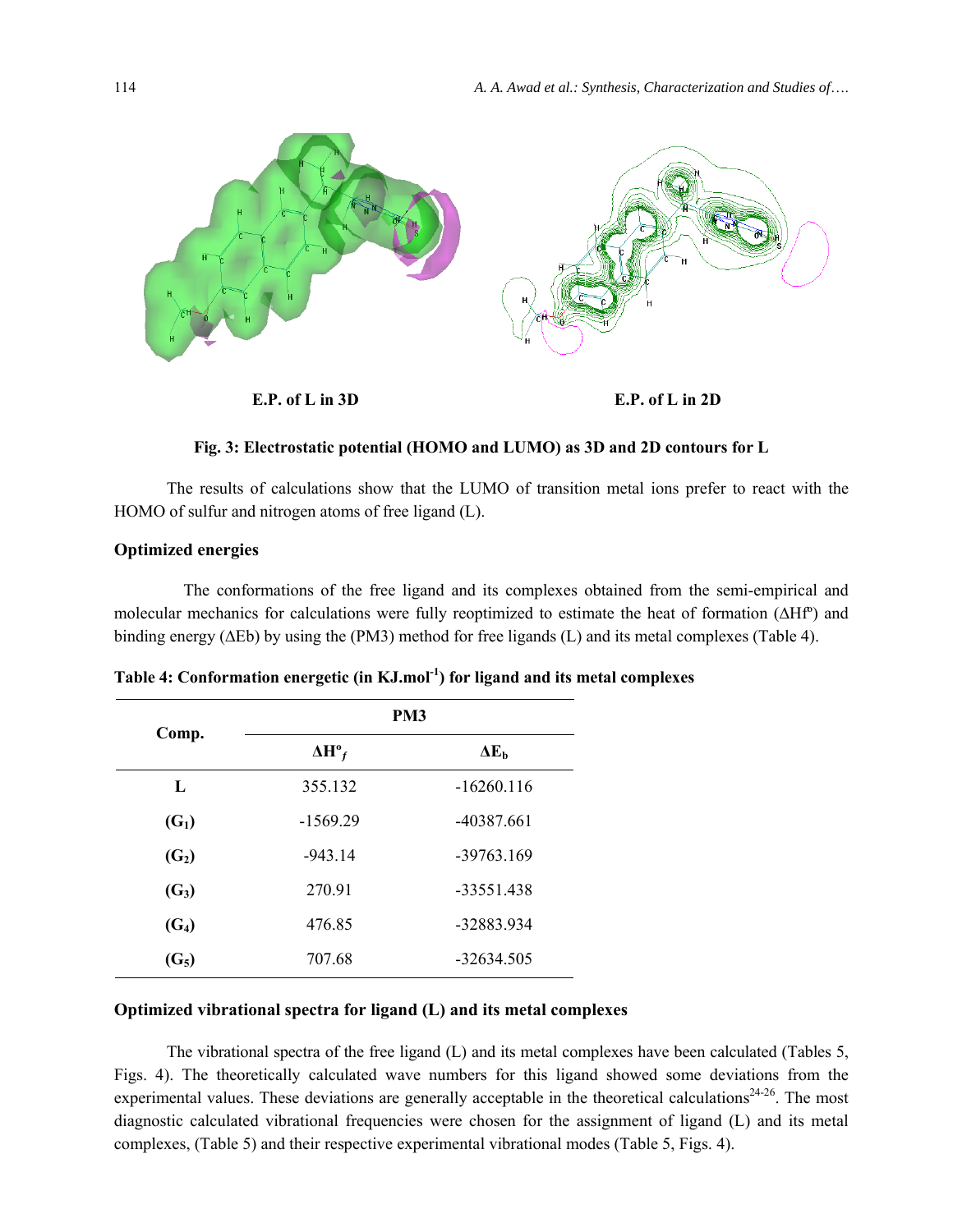| Comp.             | $vC = S$              | $vC=N$                | $vNH2$ as         | vNH <sub>2</sub> s    | vNH                             | $\delta$ NH +<br>$vC=N$ | $vC=N +$<br>$vC = S$  | $vN-C-S$               | vCOO-           |
|-------------------|-----------------------|-----------------------|-------------------|-----------------------|---------------------------------|-------------------------|-----------------------|------------------------|-----------------|
| L                 | $1041$ <sup>*</sup>   | $1645^*$              | $3265^*$          | $3211$ <sup>*</sup>   | $3441*$                         | $1595^*$                | $1380*$               | $976,654$ <sup>*</sup> |                 |
|                   | $1044***$             | $1650**$              | $3368$ **         | $3250^{**}$           | 3409**                          | $1451$ **               | 1392**                | $1018, 650^{**}$       |                 |
|                   | $0.28^{\ast\ast\ast}$ | $0.30^{\ast\ast\ast}$ | $3.15***$         | $1.21^{\ast\ast\ast}$ | $-0.93***$                      | $-9.02***$              | $0.86^{\ast\ast\ast}$ | 4.30, $-0.61***$       |                 |
| $(G_1)$           | $1022*$               | $1642*$               | 3250 <sup>*</sup> | 3233*                 | 3439*                           | $1588*$                 | $1334*$               | 970, 949*              | 1510,1302*      |
|                   | $1006^{**}$           | $1640^{**}$           | 3255**            | 3209**                | $3438^{**}$                     | $1587***$               | $1336^{**}$           | 972, 948**             | 1515,1309**     |
|                   | $-1.56***$            | $0.12***$             | $0.15***$         | $-0.74***$            | $-0.02$ ***                     | $-0.02$ ***             | $0.12***$             | $0.12, -0.02***$       | $0.15, 0.53***$ |
| (G <sub>2</sub> ) | $1030^*$              | $1645^*$              | 3259*             | $3192*$               | $3442$ <sup>*</sup>             | $1585^{*}$              | $1330*$               | $947*$                 | 1511,1304*      |
|                   | $1031**$              | $1649**$              | 3228**            | 3213**                | 3438**                          | $1609***$               | $1329***$             | $941***$               | 1463,1309**     |
|                   | $0.02^{\ast\ast\ast}$ | $0.24***$             | $-0.95***$        | $0.65***$             | $\textnormal{-}0.11^{***}$      | $1.51^{\ast\ast\ast}$   | $-0.02***$            | $-0.63***$             | $-3.17,0.38***$ |
| $(G_3)$           | $1020*$               | $1644*$               | 3252*             | $3100^*$              | $3441$ <sup>*</sup>             | $1608*$                 | 1338*                 | 972, 949*              |                 |
|                   | $1017***$             | $1648***$             | $3262$ **         | 3203**                | $3420$ **                       | 1598**                  | $1332**$              | 989, 930**             |                 |
|                   | $-0.29$ ***           | $0.24***$             | $0.30***$         | $3.32***$             | $\textbf{-0.61}^{\ast\ast\ast}$ | $-0.62$ ***             | $-0.44***$            | $1.74, -2.00$ ***      |                 |
| $(G_4)$           | $1029*$               | $1641*$               | 3252*             | 3198*                 | $3441*$                         | 1589*                   | $1332*$               | 949*                   |                 |
|                   | $1036^{**}$           | $1675***$             | $3355$ **         | $3228***$             | 3429**                          | $1527***$               | $1334***$             | $930**$                |                 |
|                   | $0.68^{\ast\ast\ast}$ | $2.07***$             | $3.16***$         | $0.93***$             | $-0.34***$                      | $-3.09***$              | $0.15***$             | $-2.00***$             |                 |
| (G <sub>5</sub> ) | $1030*$               | $1641*$               | 3259*             | $3200^\ast$           | 3442*                           | $1591*$                 | $1334*$               | 949*                   |                 |
|                   | $1025***$             | $1692**$              | 3384**            | $3244$ **             | $3427$ **                       | $1422$ **               | $1368***$             | 950**                  |                 |
|                   | $-0.48***$            | $3.10***$             | $3.83***$         | $1.37***$             | $-0.43***$                      | $10.62***$              | $2.54***$             | $0.02***$              |                 |

**Table 5: Comparison of experimental and theoretical vibrational frequencies of the ligand and its metal complexes (cm-1)** 

Where <sup>\*</sup>Theoretical frequency, \*\*Experimental frequency, \*\*\*Error % due to main difference in the experimental measurements and theoretical treatment of vibration spectrum.

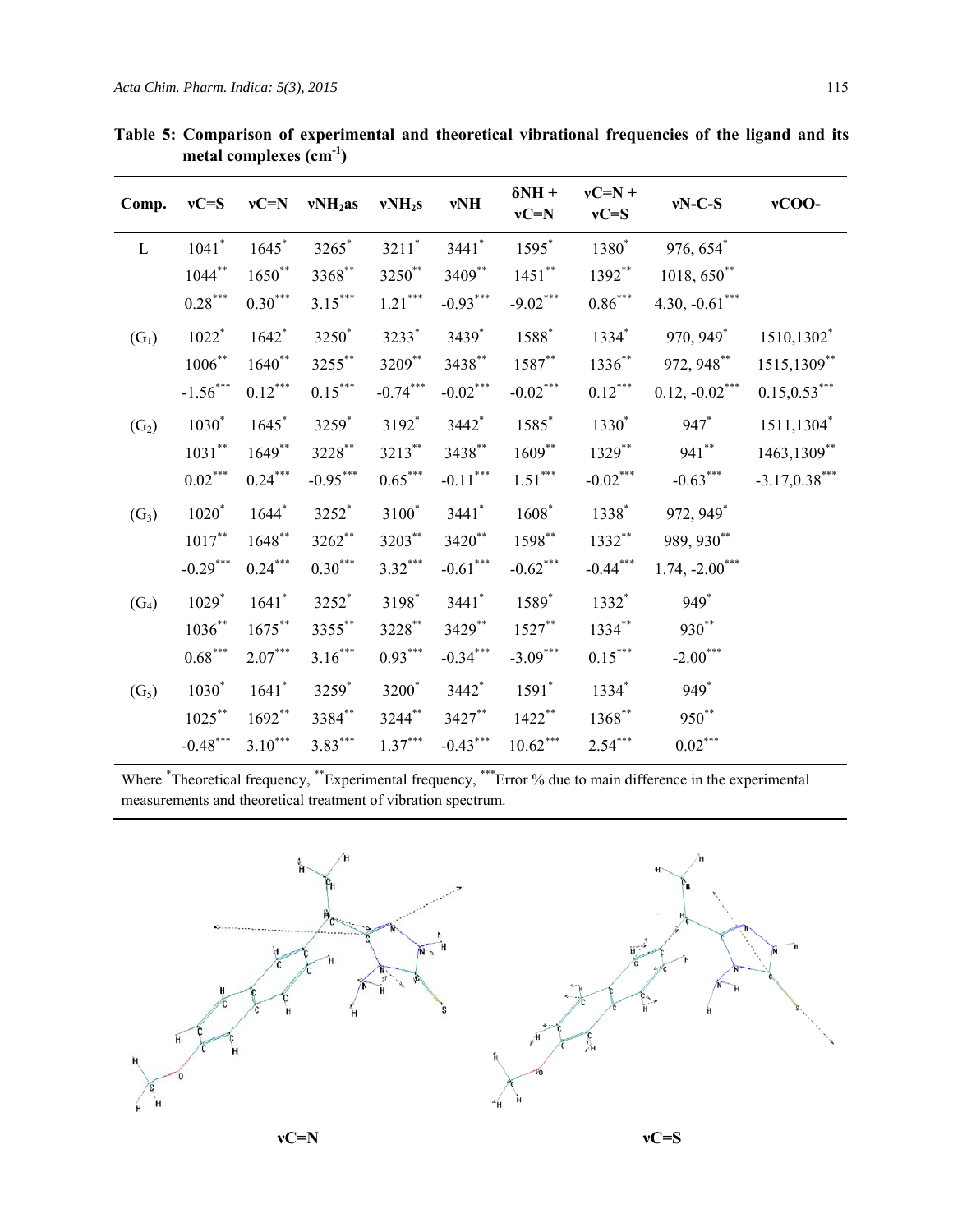

**Fig. 4: The Calculated vibrational frequencies of (L)** 

# **Bond length measurements for the ligand and its metal complexes**

Calculation of parameters has been optimized and bond lengths of the free ligand and its metal complexes are reported (Table 6).

| Table 6: Selected bond lengths (Å) for ligands and its metal complexes |  |  |  |
|------------------------------------------------------------------------|--|--|--|
|------------------------------------------------------------------------|--|--|--|

| Compound          | $C=S$ | $N-NH2$ | $M-S$ | $M-N$ |
|-------------------|-------|---------|-------|-------|
| L                 | 1.633 | 1.436   | -     |       |
| $(G_1)$           | 1.646 | 1.465   | 2.679 | 1.854 |
| (G <sub>2</sub> ) | 1.674 | 1.937   | 2.288 | 1.937 |
| $(G_3)$           | 1.765 | 1.877   | 2.174 | 1.863 |
| $(G_4)$           | 1.658 | 1.566   | 2.204 | 1.891 |
| $(G_5)$           | 1.739 | 1.475   | 2.396 | 1.968 |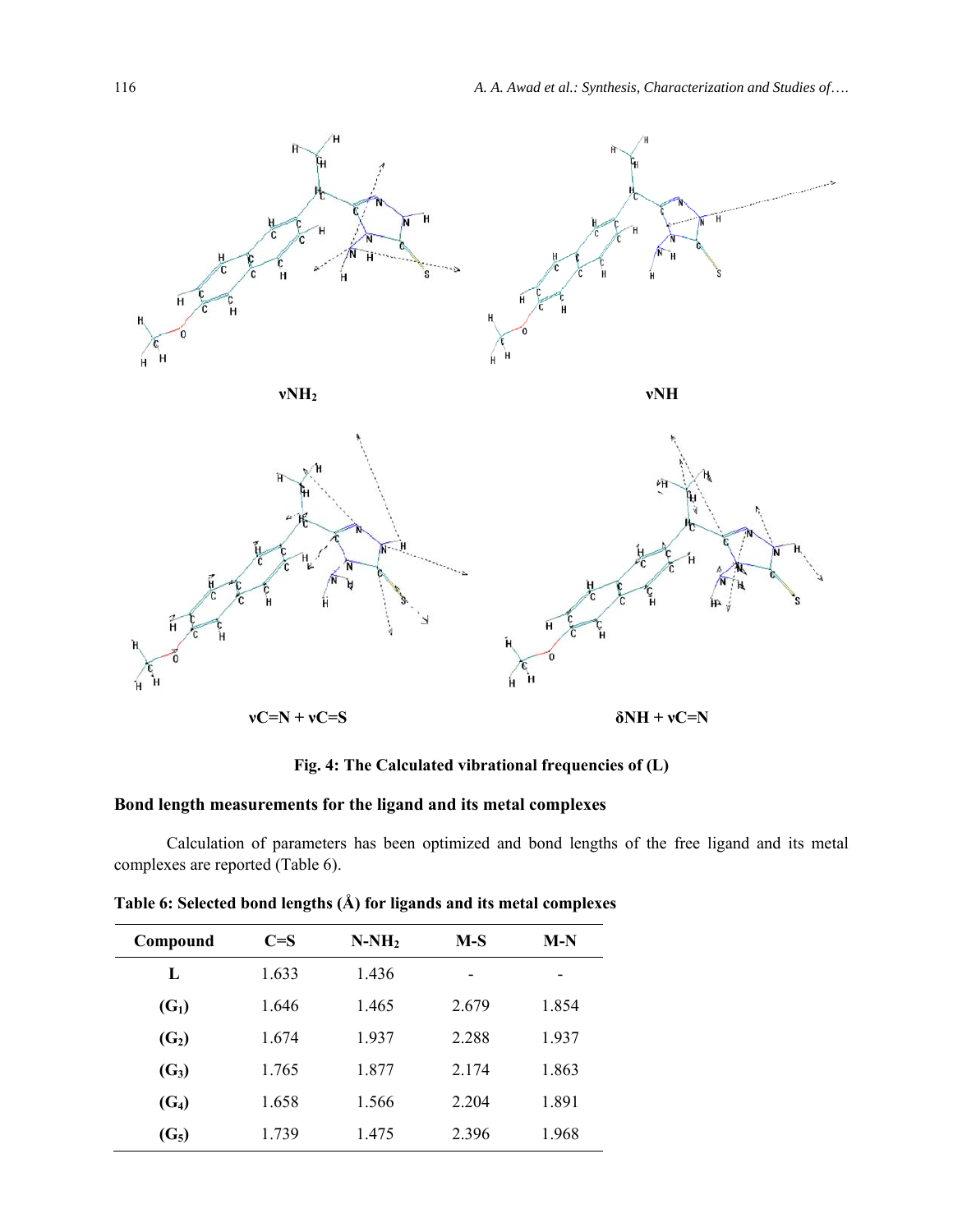

**(G3)**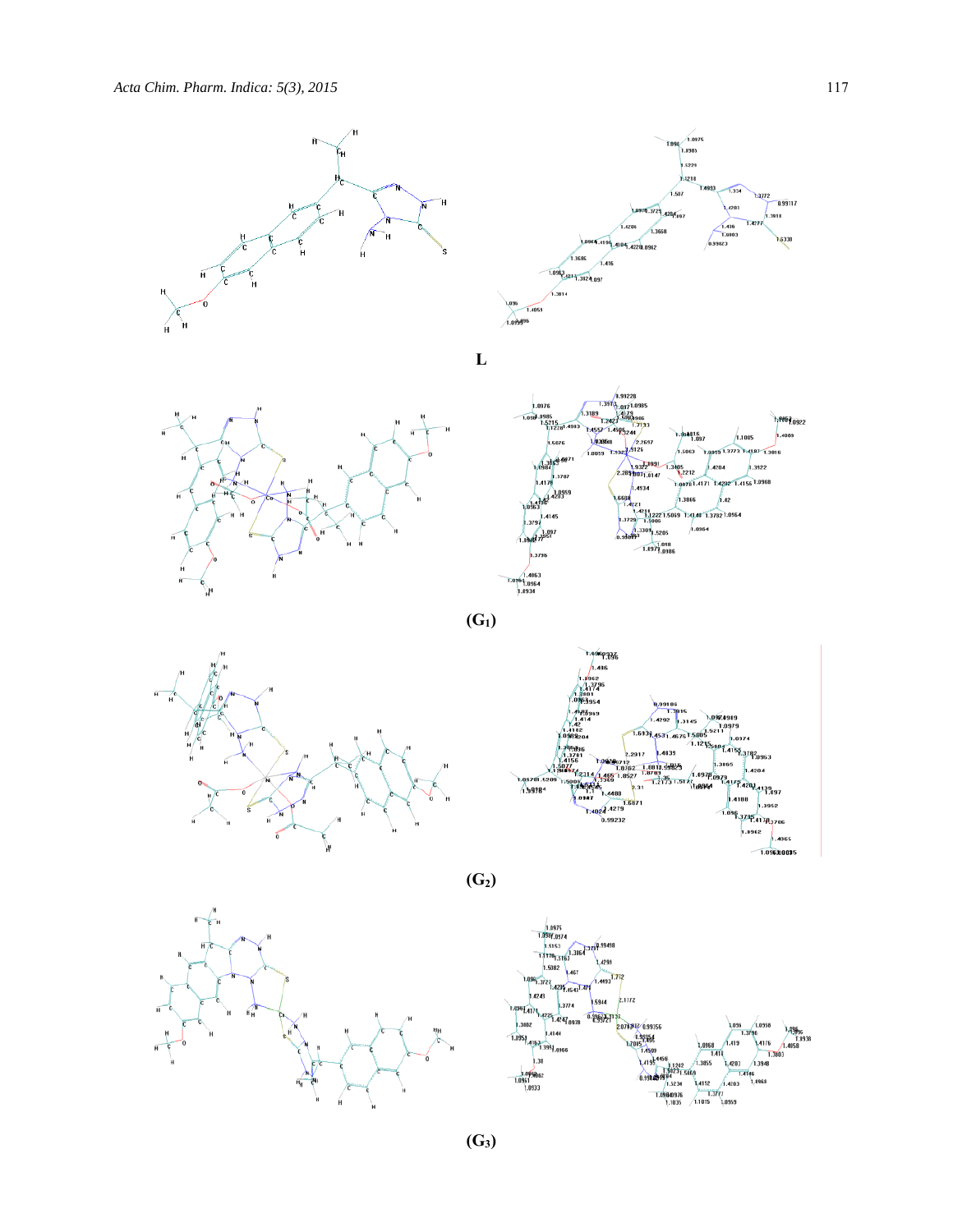

**Fig. 5: Bond length of ligand and its metal complexes using hyperchem-8 program** 



Scheme 2: Synthesis of complexes (G<sub>1</sub>-G<sub>5</sub>)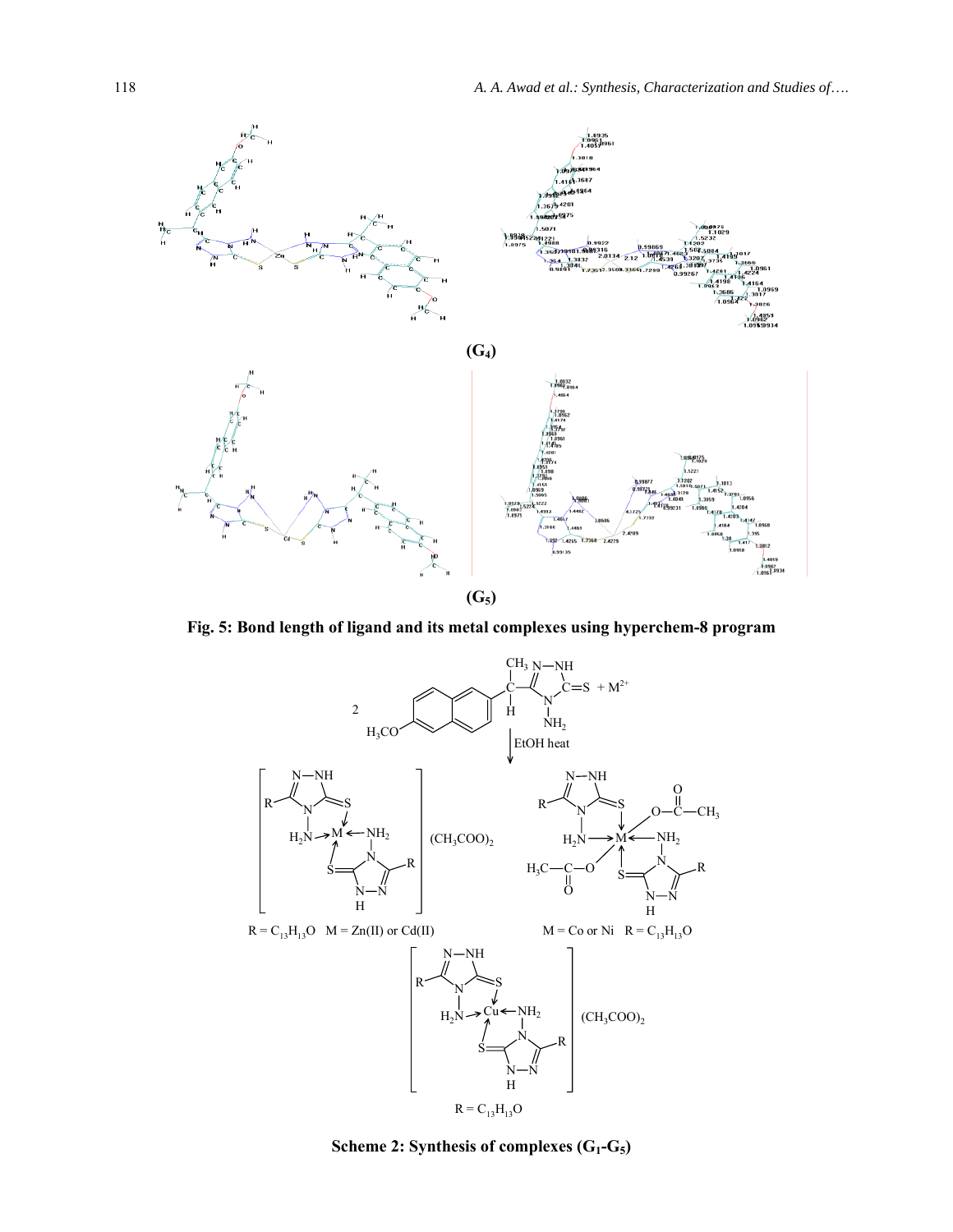#### **CONCLUSION**

This paper describes the synthesis and characterization 4-amino-5-(2-(6-methoxynaphthalen-2yl) piperidino)-1,2,4-triazole-3-thione (L) and its five complexes. The ligand acted as bidentate and coordinated to the metal atoms via the deprotonated carboxylate group. General structures of the complexes are shown in Fig. 2. The Co(II) and Ni(II) complexes probably show octahedral geometry, Cu(II) complex show square planar geometry, while Zn(II) and Cd(II) show tetrahedral geometry. The theoretical results by using (hyperchem-8) program agree with those found experimentally.

### **ACKNOWLEDGEMENT**

The authors acknowledge the Department of Chemistry, College of Science, Al-Mustansirya University for their encouragement.

#### **REFERENCES**

- 1. F. Carey, Organic Chemistry, McGraw-Hill Inc, America (1980).
- 2. R. Acheson, An Introduction to the Chemistry of Heterocyclic Compound, Wiley, New York (1989) p. 122-129.
- 3. A. Majeed, A. Hameed and E. Yousif, J. Chem., **16**, 588-565 (2004).
- 4. N. Siddiqui, W. Ahsan, M. Alam, R. Ali, S. Jain and B. Azad. Int. J. Pharm. Sci. Rev. Res., **8(1)**, 161- 169 (2011).
- 5. D. Bele and I. Singhvi, Asian J. Biochem. Pharma. Res., **1**, 88-100 (2011).
- 6. H. Al-Maydama, T. Al-Ansi, Y. Jamil and A. Ali, Ecl Quim., **33(3)**. 29-42 (2008).
- 7. R. M. Acheson, Introduction of Chemistry of Heterocyclic Compounds, John-Wiely and Sons, Inc., New York, London, 3<sup>rd</sup> Ed. (1976).
- 8. S. K. Mahajan, R. Y. Dr. Chaudhari and R. S. Wagh, J. Pharma. Res., **4(7)**, 2285-2287 (2011).
- 9. S. Mandal, D. Saha, B. Jain and V. K. Jain, Int. J. Res. Pharma. Biomed. Sci., **2(1)**, 230-233 (2011).
- 10. N. Foroughifar, A. Mobinikhaledi, S. Ebrahimi, M. A. Bodaghi and H. Moghanian, J. Chin. Chem. Soc., **56**, 1043-1047 (2009).
- 11. J. J. Stewart, Reviews in Computational Chemistry, K. B. Lipkowitz, D. B. Boyd (Eds.), VCH Publishers, New York, **(1)9** (1996) pp. 72-80.
- 12. D. B. Cook, Hand Book of Computational Quantum Chemistry, New York, Oxford Univ. Press, 149 (1998).
- 13. H. Choinacki and F. Pruchnik, Int. J. Mol. Sci., **2(44)**, 11-17 (2001).
- 14. T. T. Nahari, Isesco Sci. Techn. Vision, **3(3)**, 32-40 (2007).
- 15. A. Majeed Al Mustansiriya, J. Sci., **21(5)**, 195-204 (2010).
- 16. R. Silvertein and G. Bassler, Spectrometric Identification of Organic Compounds,  $5^{th}$  Ed. John Wiley & Sons, New York (1980).
- 17. R. Sliverstein, G. Bassler and T. Morrill, Spectrometric Identification of Organic Compounds,  $7<sup>th</sup>$  Ed. John Wiley & Sons, New York, London (2005).